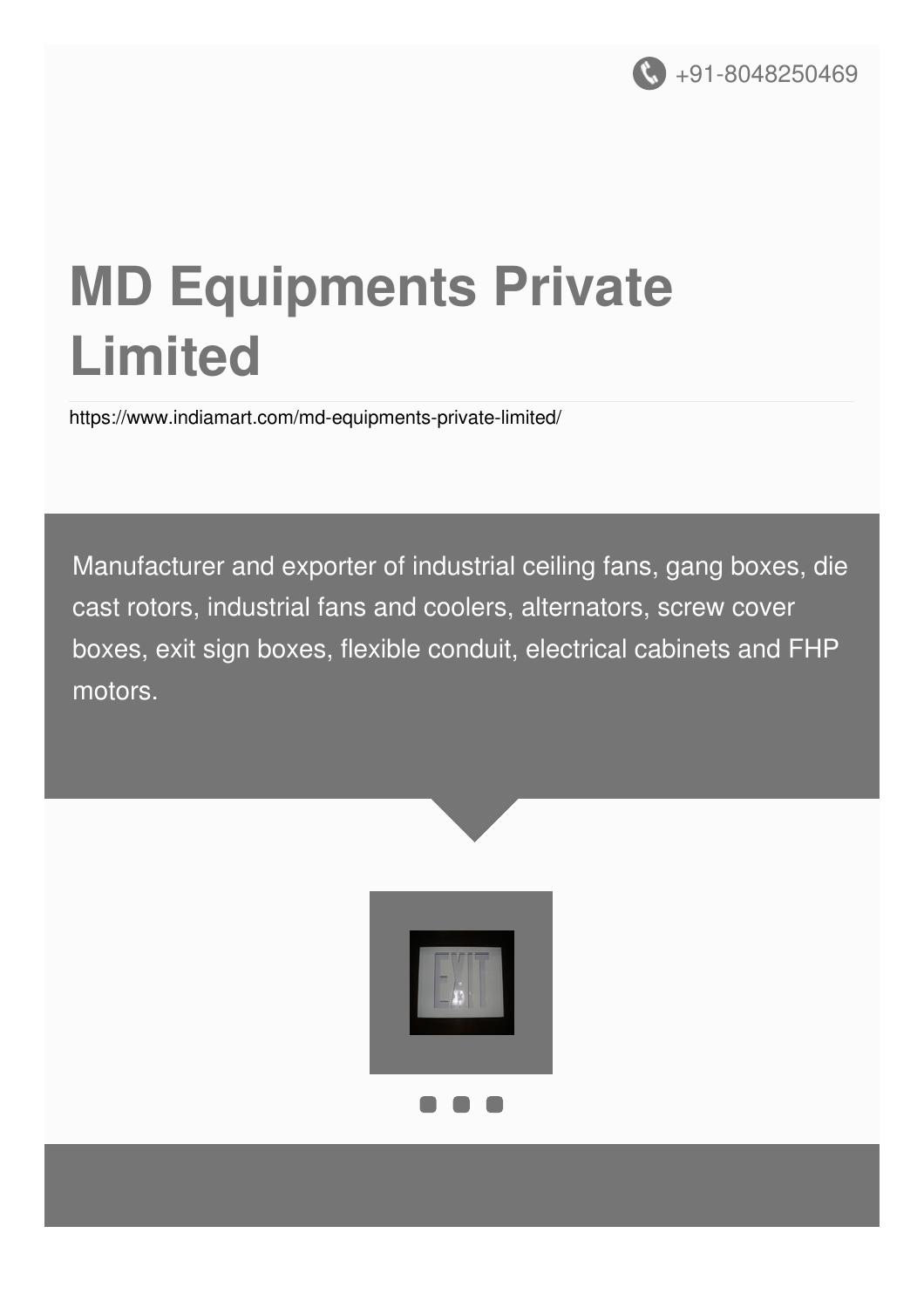#### About Us

M.D. Equipments Private Limited is an ISO 9001: 2008 certified and a well-established manufacturing company located in NOIDA, India, which is a hub of manufacturing in northern India. Established in 1988, our primary facility is structured for light engineering for the fabrication of sheet metal works and electrical components, fine blanking, friction horsepower (FHP) motors, and numerous other products. We take great pride in our design and tooling capabilities. Our staff is highly skilled and our response time to develop and deliver a new product line is superior to industry standards. We boast the ability to produce nearly any product you can imagine. We use top-quality materials, as per your specifications, including any certified materials that may be required. We currently manufacturer for and export to clients all across the globe, most significantly in the United States, and the most recent client is The Universal Studio at Singapore.

#### **For more information, please visit**

<https://www.indiamart.com/md-equipments-private-limited/aboutus.html>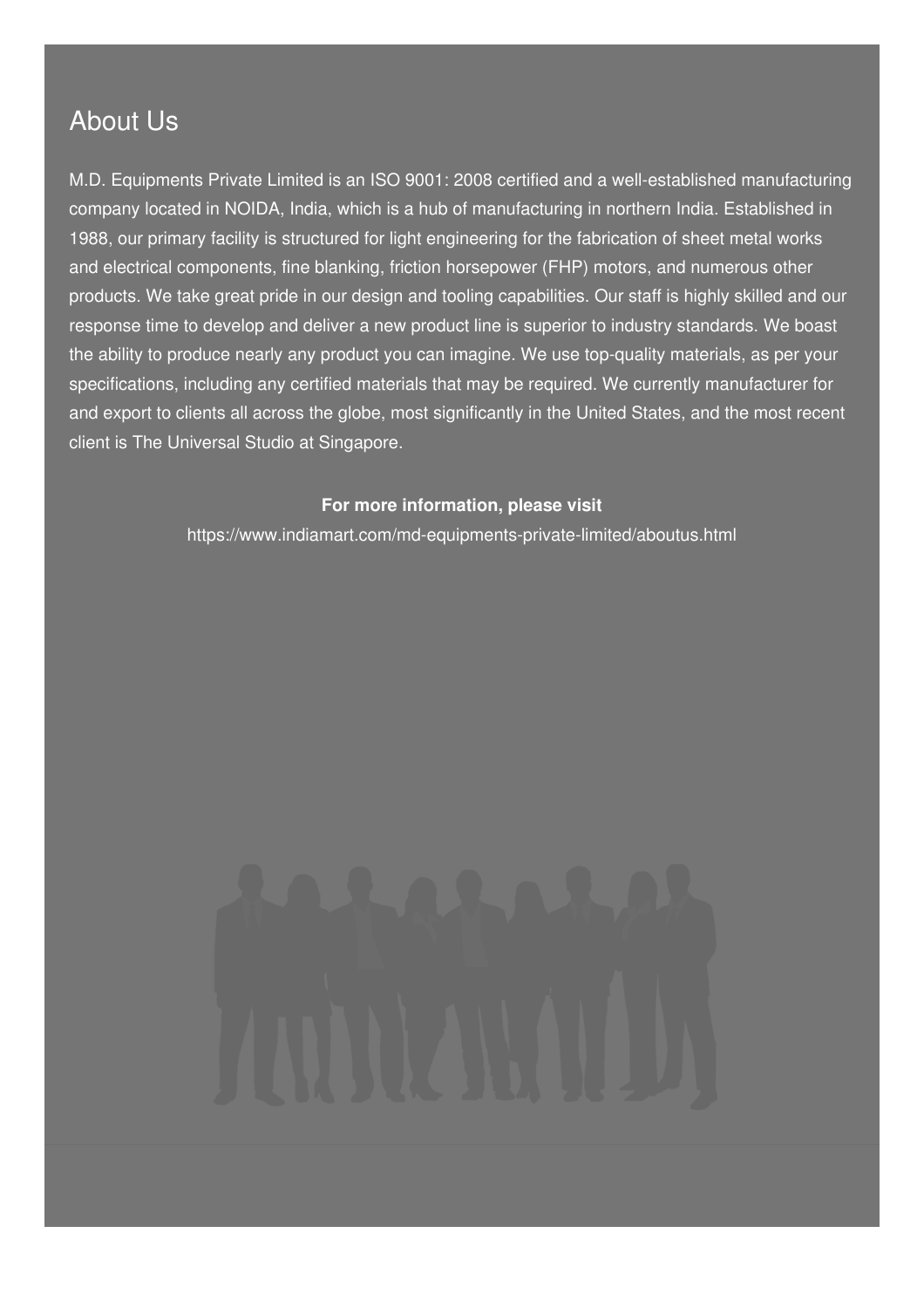### **OTHER PRODUCTS**



Exit-Box



Industrial Fans / Coolars



**Screw Cover Boxes** 



Alternator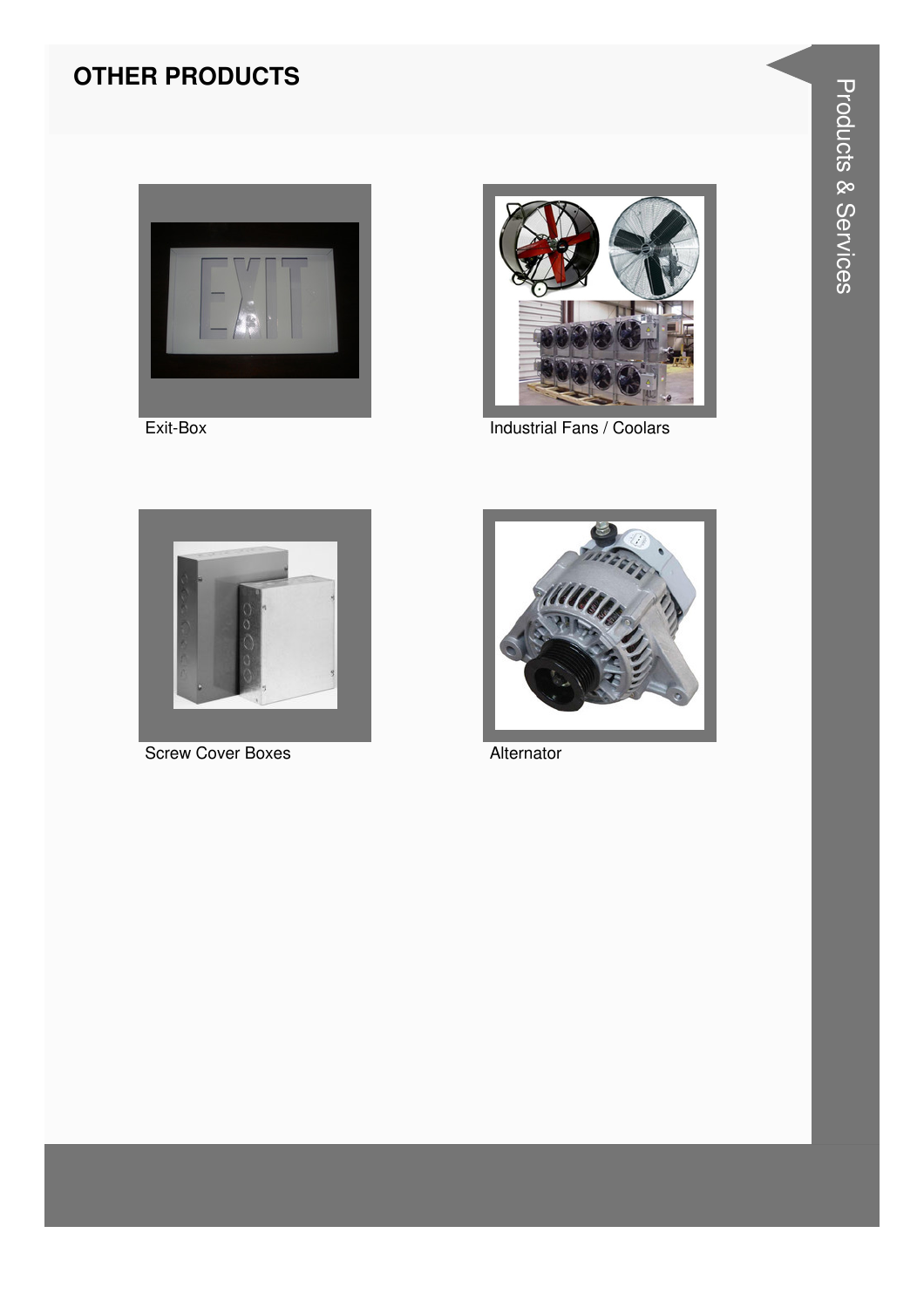### **OTHER PRODUCTS:**



Electrical\_Cabinet



Die\_Cast\_Rotor



FHP\_Motor



**Flexible Conduit**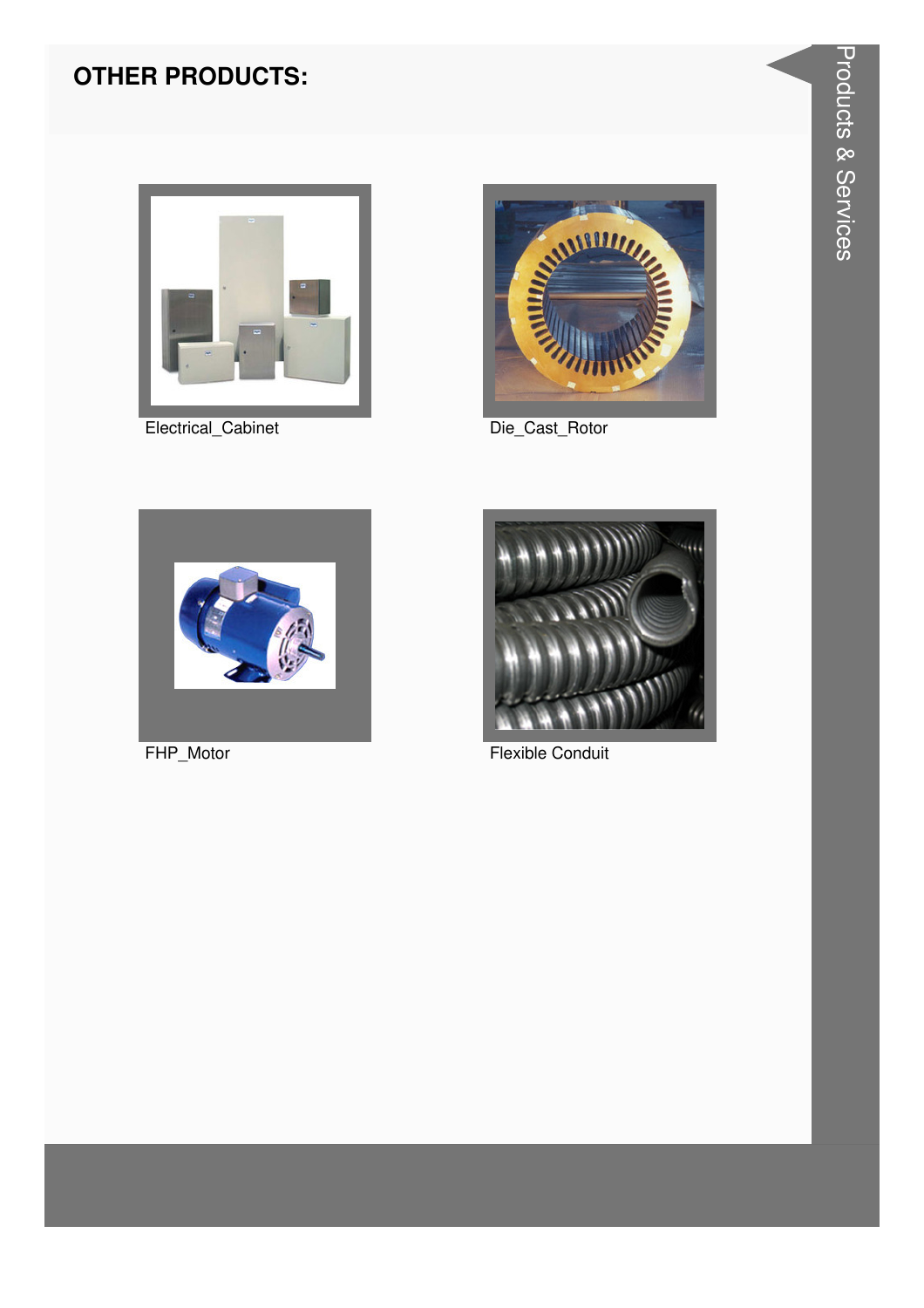### **OTHER PRODUCTS:**



**Industrial Fans And Coolars** 



Gang Boxes



**Industrial Ceiling Fans** 



**Screw Cover Boxes**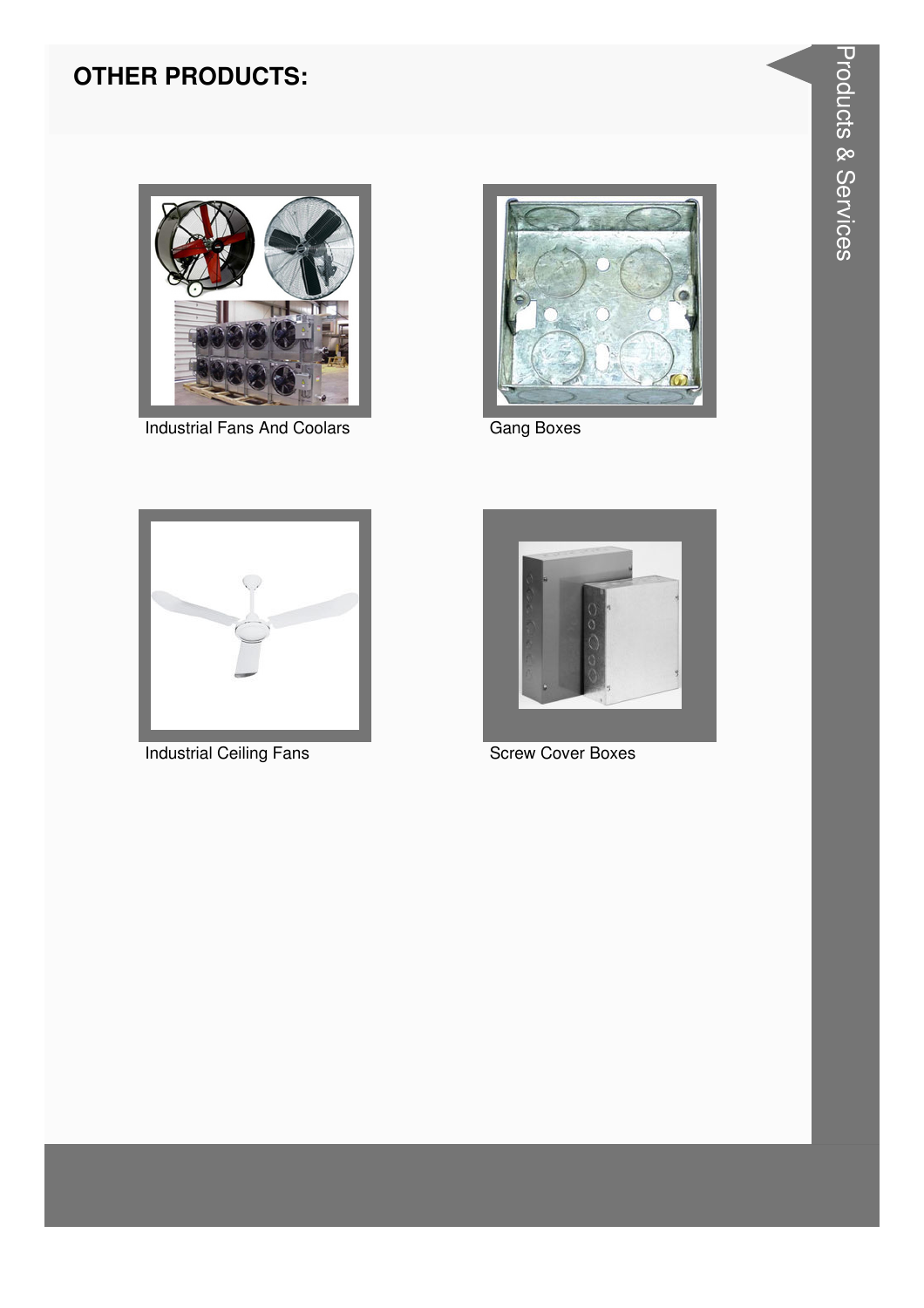### **OTHER PRODUCTS:**



Alternators



**Electrical Cabinets** 



Die Cast Rotors



Fhp Motors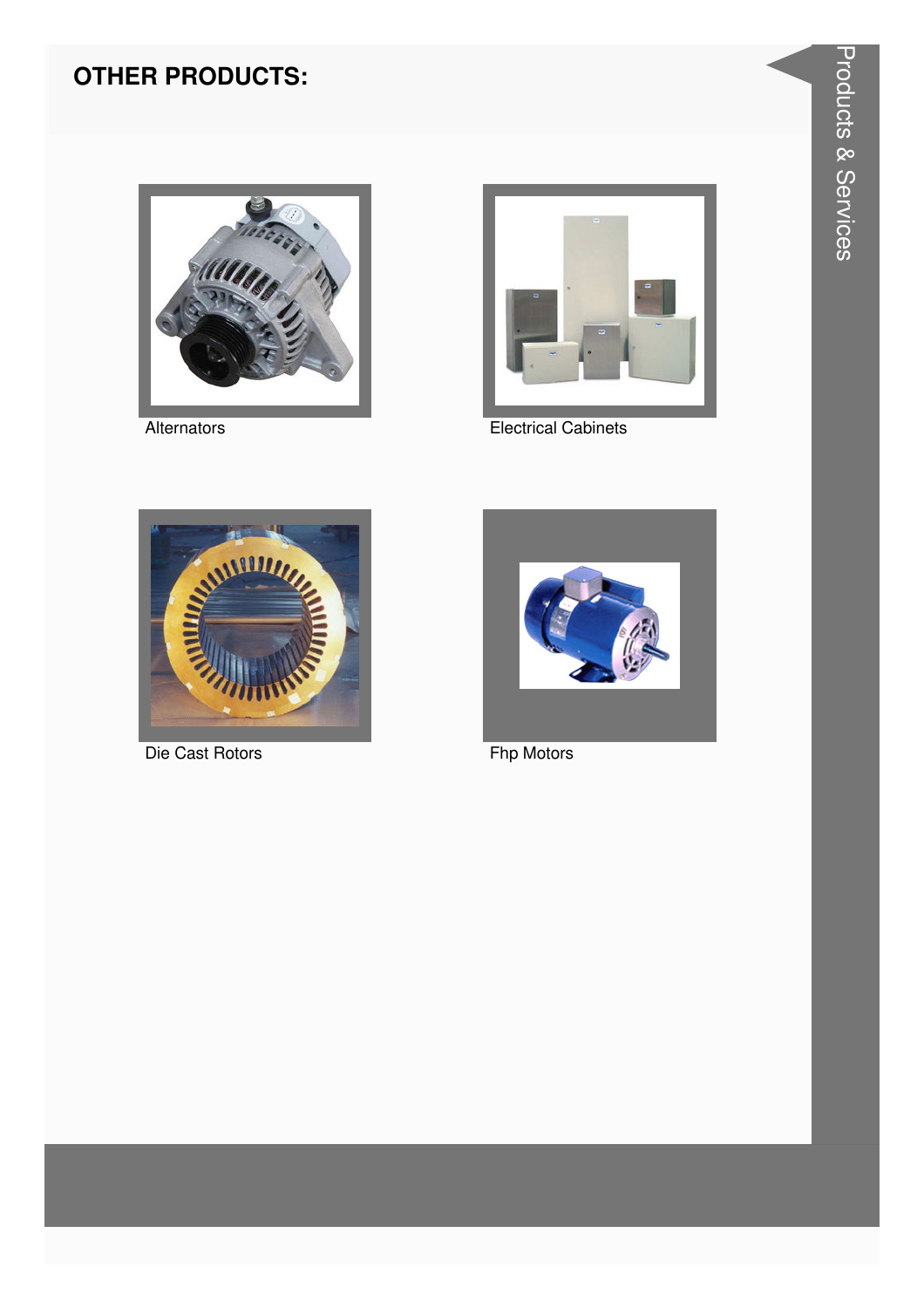## Factsheet

| Year of Establishment            | : 1999              |
|----------------------------------|---------------------|
| <b>Nature of Business</b>        | : Manufacturer      |
| <b>Total Number of Employees</b> | $: 11$ to 25 People |